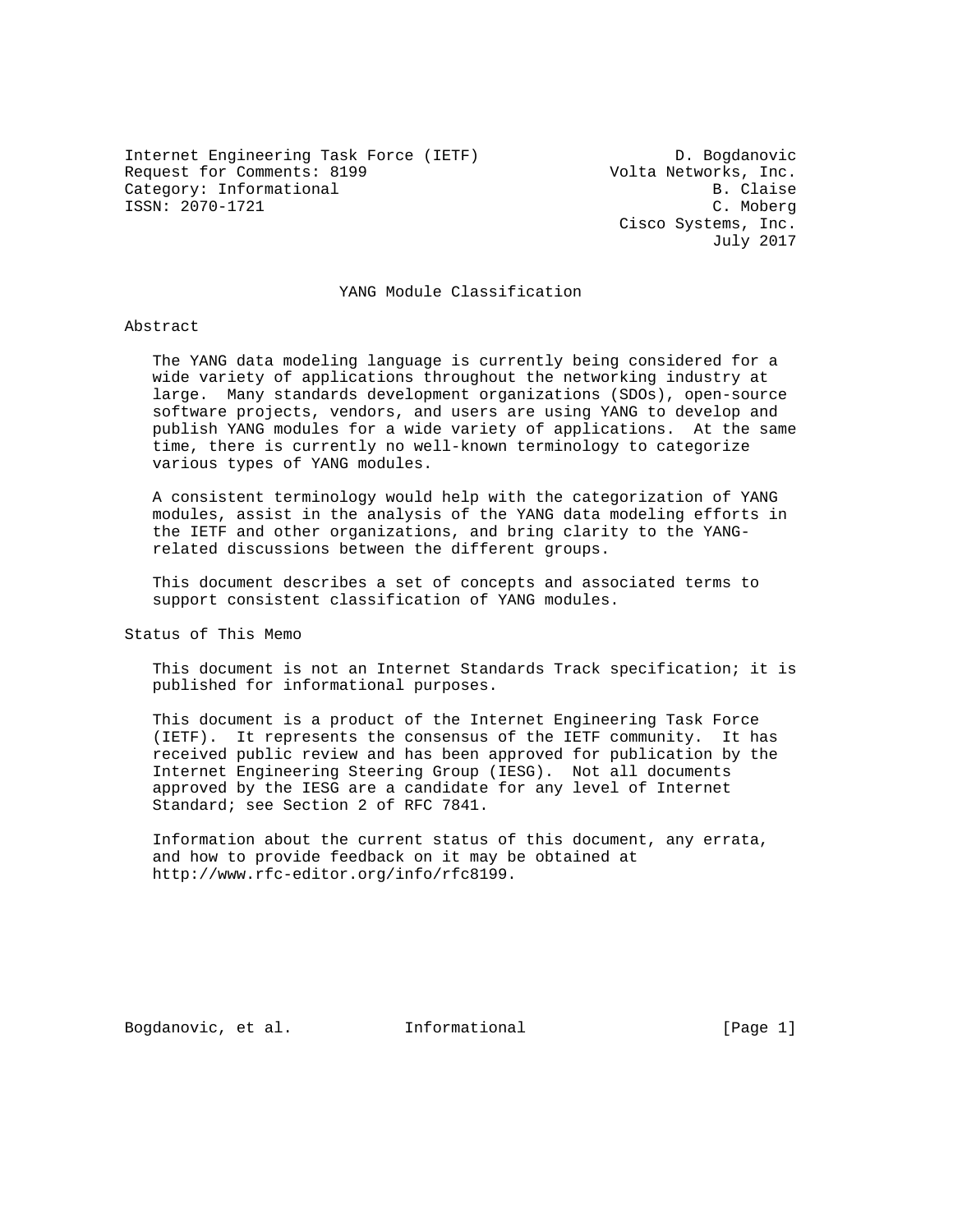# Copyright Notice

 Copyright (c) 2017 IETF Trust and the persons identified as the document authors. All rights reserved.

 This document is subject to BCP 78 and the IETF Trust's Legal Provisions Relating to IETF Documents (http://trustee.ietf.org/license-info) in effect on the date of publication of this document. Please review these documents carefully, as they describe your rights and restrictions with respect to this document. Code Components extracted from this document must include Simplified BSD License text as described in Section 4.e of the Trust Legal Provisions and are provided without warranty as described in the Simplified BSD License.

Table of Contents

|                                                    |  |  |  | $\mathfrak{D}$ |
|----------------------------------------------------|--|--|--|----------------|
|                                                    |  |  |  | 4              |
| 2. First Dimension: YANG Module Abstraction Layers |  |  |  | 4              |
| Network Service YANG Modules<br>2 1                |  |  |  | 6              |
| Network Element YANG Modules<br>2.2.               |  |  |  | 7              |
| 3. Second Dimension: YANG Module Origin Types      |  |  |  | 7              |
| 3.1.                                               |  |  |  | - 8            |
| 3.2. Vendor-Specific YANG Modules and Extensions   |  |  |  | 8              |
| 3.3. User-Specific YANG Modules and Extensions     |  |  |  | 9              |
|                                                    |  |  |  | 9              |
| 5.                                                 |  |  |  | 9              |
|                                                    |  |  |  | 1 O            |
| 6.1. Normative References                          |  |  |  | 10             |
| 6.2. Informative References                        |  |  |  | 1 O            |
|                                                    |  |  |  | 11             |
|                                                    |  |  |  |                |

### 1. Introduction

 The Internet Engineering Steering Group (IESG) has been actively encouraging IETF working groups to use the YANG data modeling language [RFC7950] and the Network Configuration Protocol (NETCONF) [RFC6241] for configuration management purposes, especially in new working group charters [IESG-Statement].

 YANG is also gaining wide acceptance as the de facto standard data modeling language in the broader industry. This extends beyond the IETF to include many SDOs, industry consortia, ad hoc groups, open source projects, vendors, and end users.

Bogdanovic, et al. Informational [Page 2]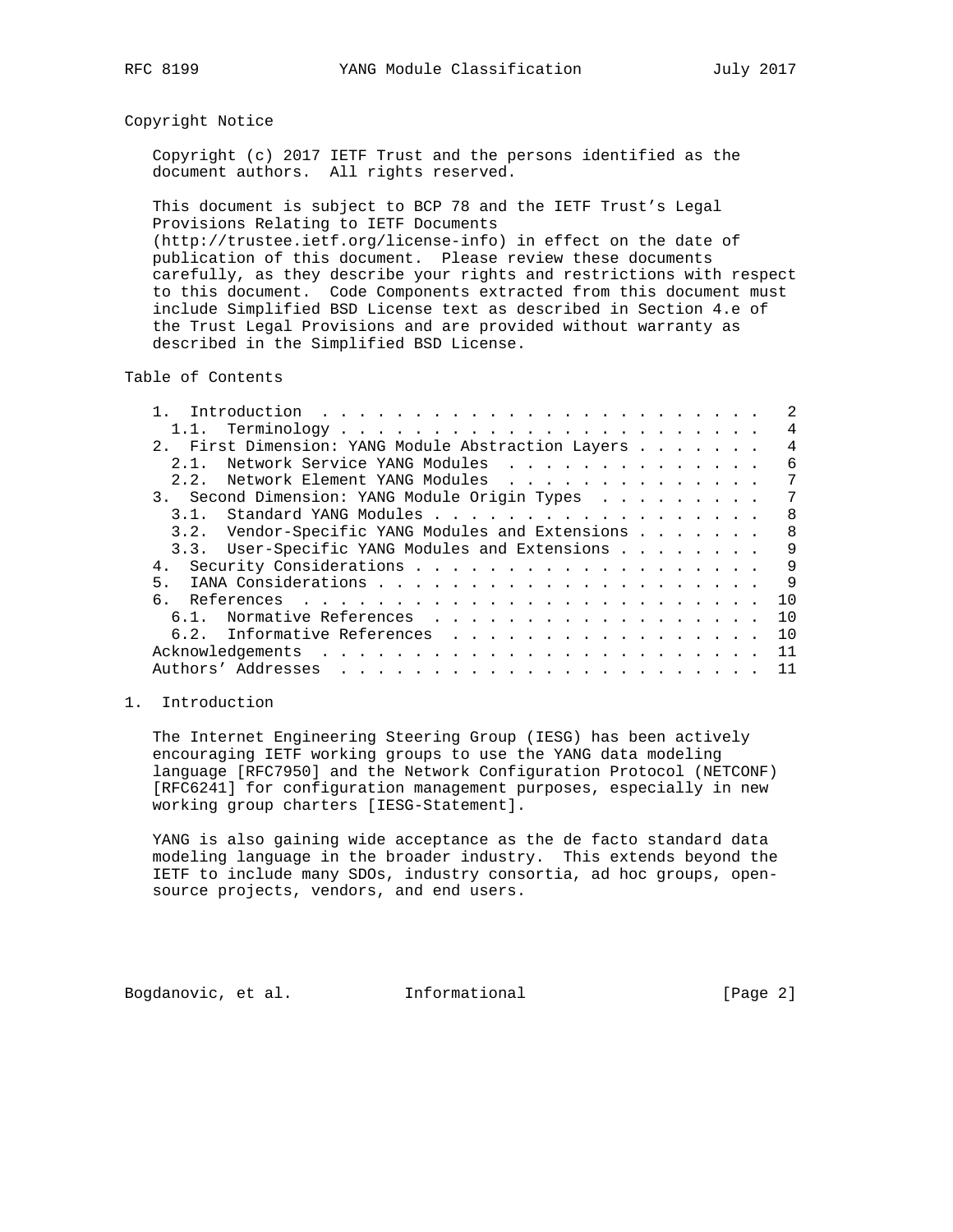There are currently no clear guidelines on how to classify the layering of YANG modules according to abstraction or how to classify modules along the continuum spanning formal standards publications, vendor-specific modules, and modules provided by end users.

 This document presents a set of concepts and terms to form a useful taxonomy for consistent classification of YANG modules in two dimensions:

- o The layering of modules based on their abstraction levels
- o The module origin type based on the nature and intent of the content

 The intent of this document is to provide a taxonomy to simplify human communication around YANG modules. While the classification boundaries are at times blurry, this document should provide a robust starting point as the YANG community gains further experience with designing and deploying modules. To be more explicit, it is expected that the classification criteria will change over time.

 A number of modules, for example, modules concerned with topologies, created substantial discussion during the development of this document. Topology modules are useful both on the network element level (e.g., link-state database content) and on the network service level (e.g., network-wide, configured topologies). In the end, it is the module developer that classifies the module according to the initial intent of the module content.

This document should provide benefits to multiple audiences:

- o First, a common taxonomy helps with discussions among SDOs and industry consortia; the goals of such discussions are determined by the respective areas of work.
- o Second, operators might look at the YANG module abstraction layers to understand which Network Service YANG Modules and Network Element YANG Modules are available for their service composition. It is difficult to determine the module type without inspecting the YANG module itself. The YANG module name might provide some useful information but is not a definite answer. For example, a Layer 2 Virtual Private Network (L2VPN) YANG module might be a Network Service YANG Module, ready to be used as a service model by a network operator. Alternatively, it might be a Network Element YANG Module that contains the L2VPN data definitions required to be configured on a single device.

Bogdanovic, et al. 1nformational 1999 [Page 3]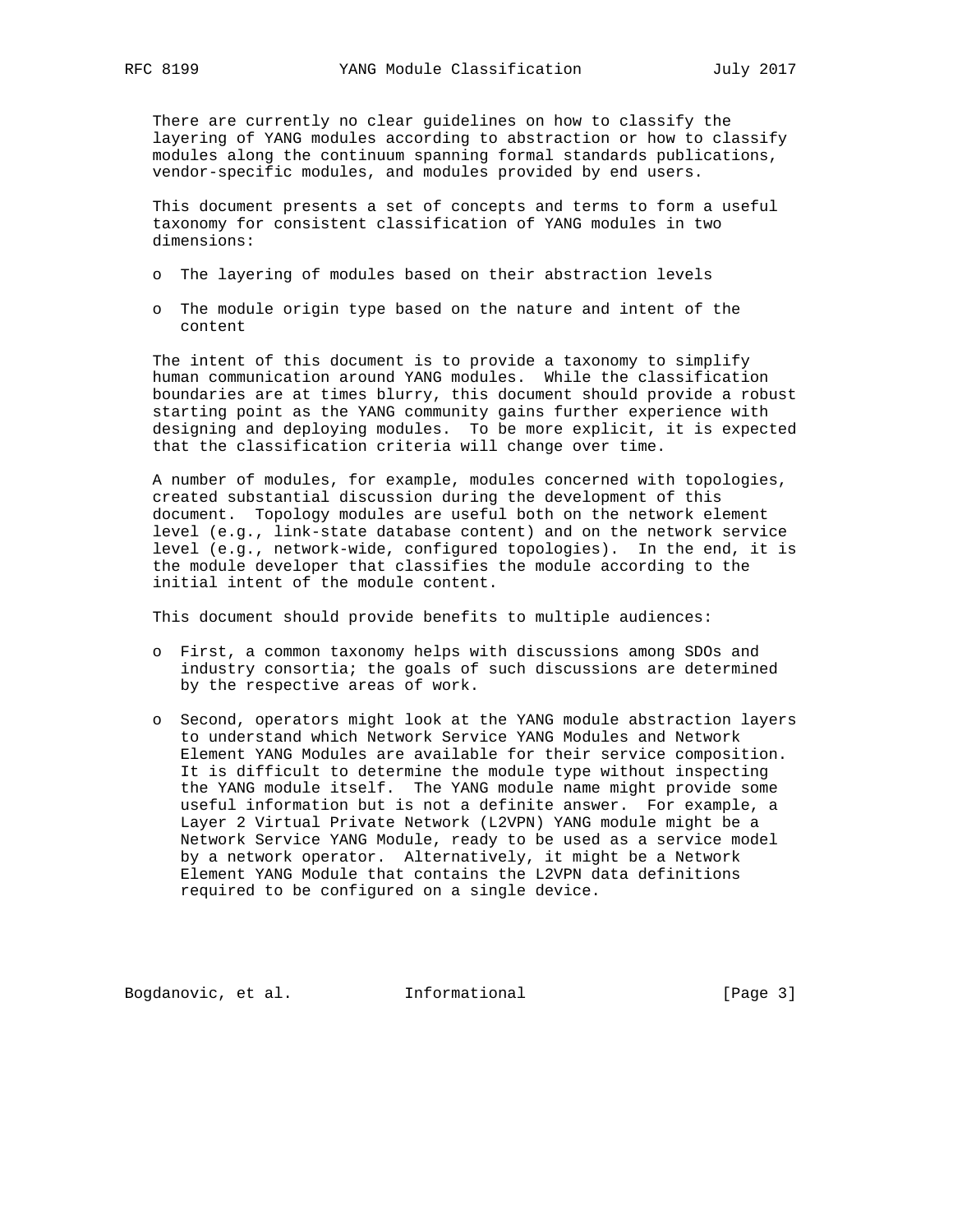- o Third, this taxonomy will help equipment vendors (whether physical or virtual), controller vendors, and orchestrator vendors to explain to their customers the relationship between the different YANG modules they support in their products.
- 1.1. Terminology

[RFC7950] specifies:

- o data model: A data model describes how data is represented and accessed.
- o module: A YANG module defines hierarchies of schema nodes. With its definitions and the definitions it imports or includes from elsewhere, a module is self-contained and "compilable".
- 2. First Dimension: YANG Module Abstraction Layers

 Module developers have taken two approaches to developing YANG modules: top-down and bottom-up. The top-down approach starts with high-level abstractions modeling business or customer requirements and maps them to specific networking technologies. The bottom-up approach starts with fundamental networking technologies and maps them into more abstract constructs.

 There are currently no specific requirements or well-defined best practices for the development of YANG modules. This document considers both bottom-up and top-down approaches as they are both used and they each provide benefits that appeal to different groups.

 For layering purposes, this document suggests the classification of YANG modules into two distinct abstraction layers:

- o Network Element YANG Modules describe the configuration, state data, operations, and notifications of specific device-centric technologies or features.
- o Network Service YANG Modules describe the configuration, state data, operations, and notifications of abstract representations of services implemented on one or multiple network elements.

Bogdanovic, et al. 1nformational 1999 [Page 4]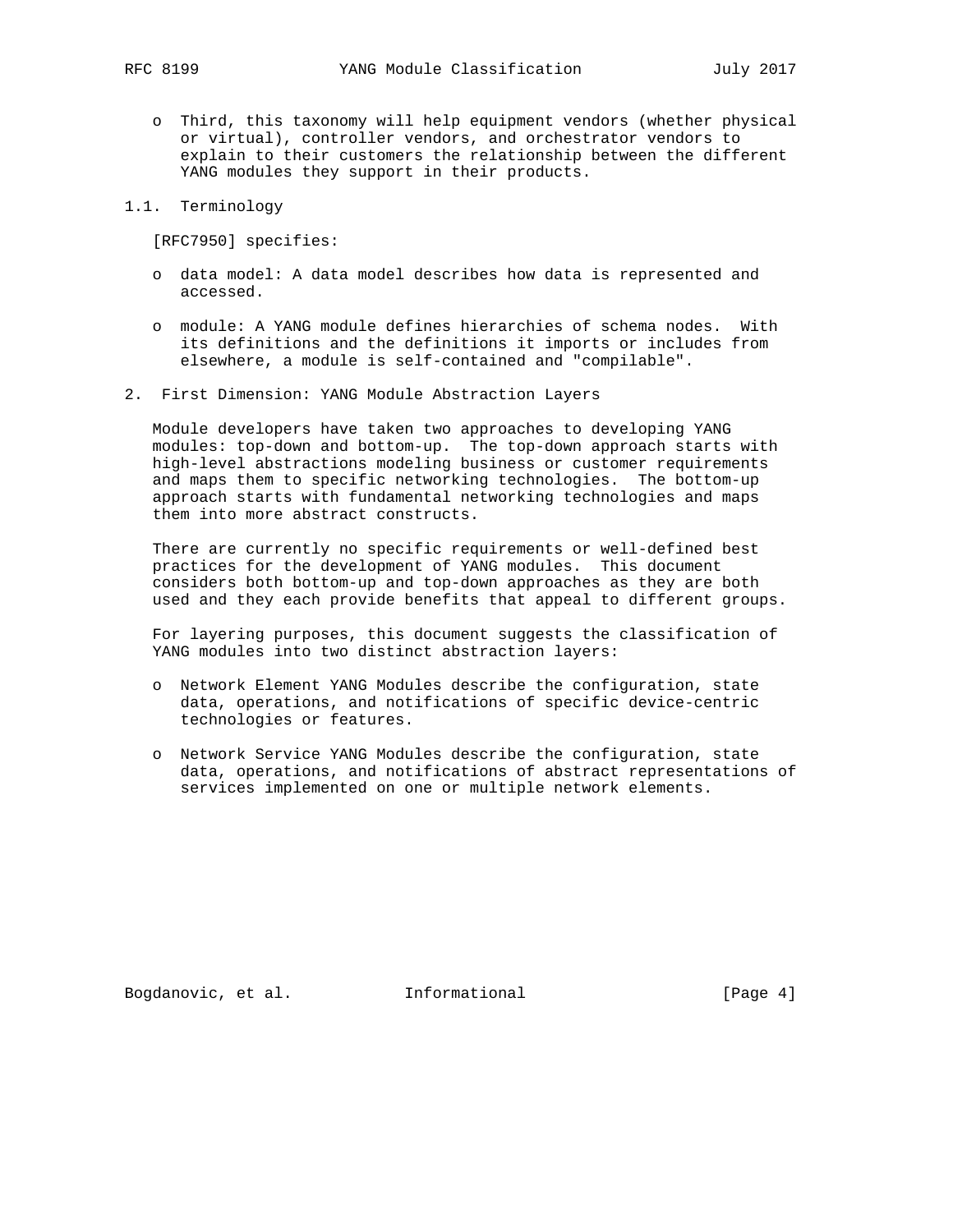+--------------------------+ | Operations and Business | Support Systems | (OSSs and BSSs) | +--------------------------+ - - - - - - - - - - - - - - - - - - - - - - - - - - - - - - - - Network Service YANG Modules +------------+ +-------------+ +-------------+ | | | | | | | - L2VPN | | - L2VPN | | L3VPN | | - VPWS | | - VPLS | | | | | | | | | +------------+ +-------------+ +-------------+ - - - - - - - - - - - - - - - - - - - - - - - - - - - - - - - - Network Element YANG Modules +------------+ +------------+ +-------------+ +------------+ | | | | | | | | | MPLS | | BGP | | IPv4 / IPv6 | | Ethernet | | | | | | | | | +------------+ +------------+ +-------------+ +------------+ L2VPN: Layer 2 Virtual Private Network L3VPN: Layer 3 Virtual Private Network

 VPWS: Virtual Private Wire Service VPLS: Virtual Private LAN Service

Figure 1: YANG Module Abstraction Layers

 Figure 1 illustrates the application of YANG modules at different layers of abstraction. Layering of modules allows for reusability of existing lower-layer modules by higher-level modules while limiting duplication of features across layers.

 For module developers, per-layer modeling allows for separation of concern across editing teams focusing on specific areas.

 As an example, experience from the IETF shows that creating useful Network Element YANG Modules (e.g., for routing or switching protocols) requires teams that include developers with experience implementing those protocols.

Bogdanovic, et al. Informational [Page 5]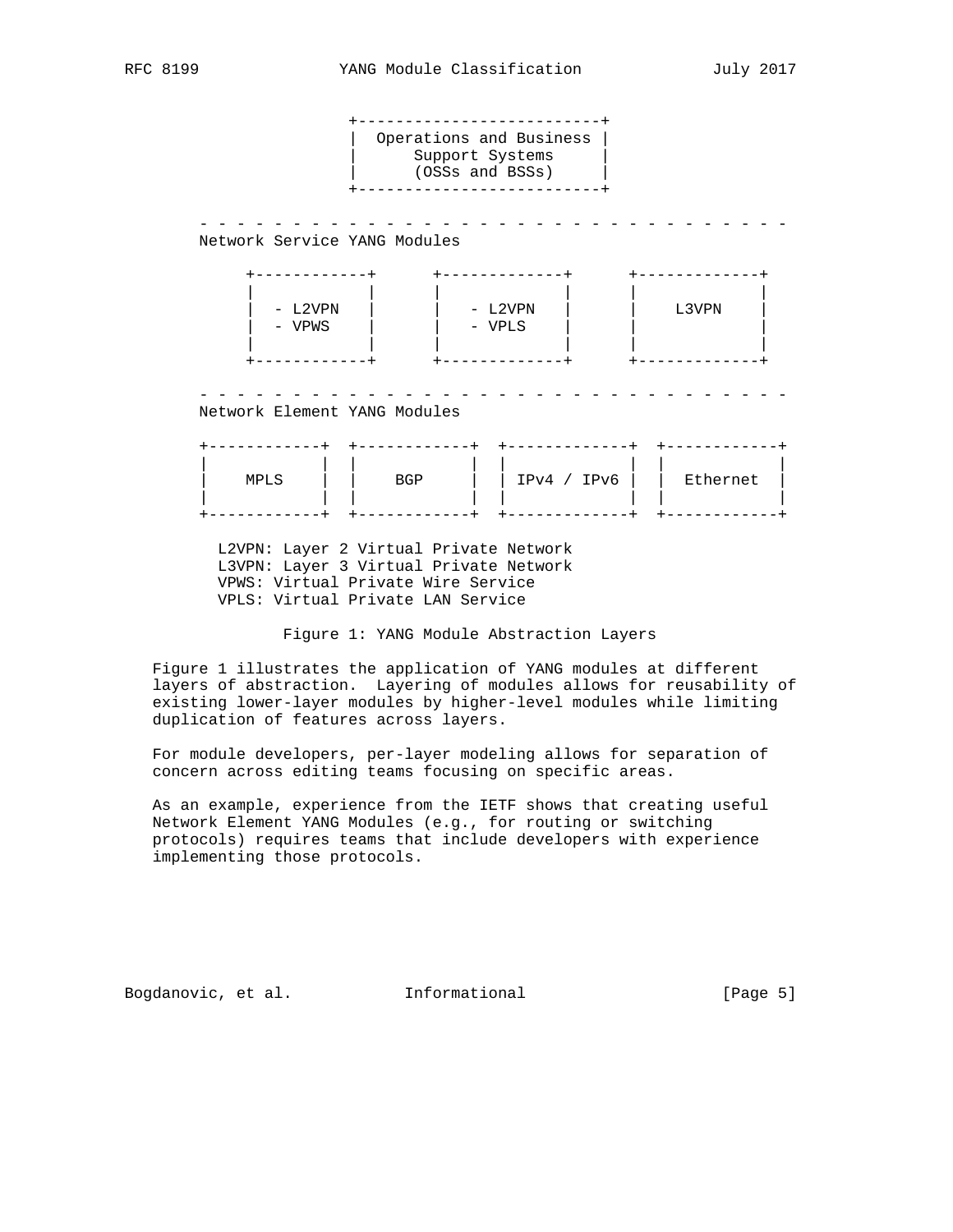On the other hand, Network Service YANG Modules are best developed by network operators experienced in defining network services for consumption by programmers, e.g., those developing flow-through provisioning systems or self-service portals.

# 2.1. Network Service YANG Modules

 Network Service YANG Modules describe the characteristics of a service, as agreed upon with consumers of that service. That is, a service module does not expose the detailed configuration parameters of all participating network elements and features but describes an abstract model that allows instances of the service to be decomposed into instance data according to the Network Element YANG Modules of the participating network elements. The service-to-element decomposition is a separate process; the details depend on how the network operator chooses to realize the service. For the purpose of this document, the term "orchestrator" is used to describe a system implementing such a process.

 External systems can be provisioning systems, service orchestrators, Operations Support Systems, Business Support Systems, and applications exposed to network service consumers (either internal network operations people or external customers). These modules are commonly designed, developed, and deployed by network infrastructure teams.

 YANG allows for different design patterns to describe network services, ranging from monolithic to component-based approaches.

 The monolithic approach captures the entire service in a single module and does not put focus on reusability of internal data definitions and groupings. The monolithic approach has the advantages of single-purpose development, including development speed at the expense of reusability.

 The component-based approach captures device-centric features (e.g., VPN Routing and Forwarding (VRF), routing protocols, or packet filtering) in a vendor-independent manner. The components are designed for reuse across many service modules. The set of components required for a specific service is then composed into the higher-level service. The component-based approach has the advantages of modular development, including a higher degree of reusability at the expense of initial development speed.

 As an example, an L2VPN service can be built on many different types of transport network technologies, including, e.g., MPLS or Carrier Ethernet. A component-based approach would allow for reuse of User- Network Interface (UNI) definitions, such as the MEF UNI interface or

Bogdanovic, et al. 1nformational 1999 [Page 6]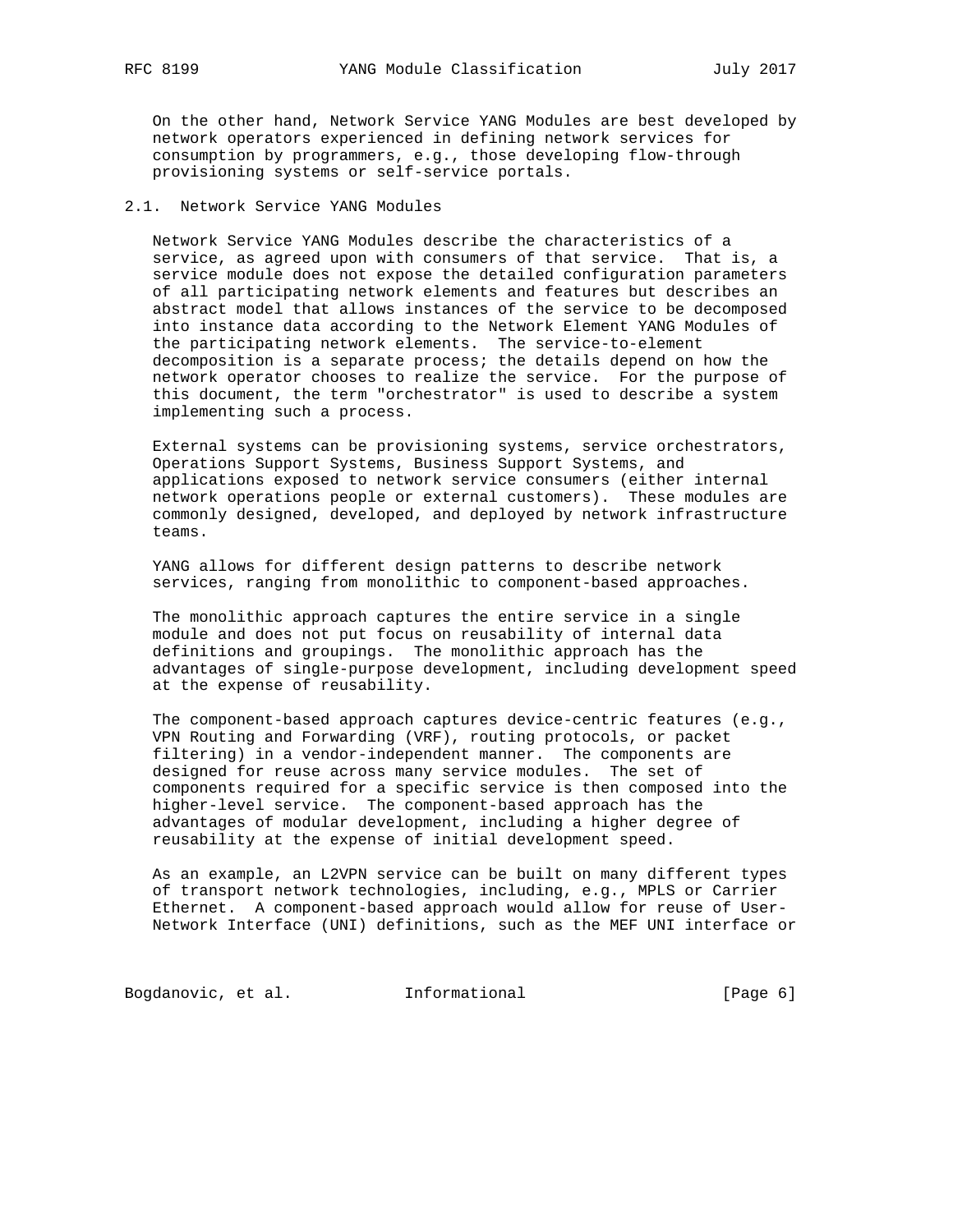MPLS interface, independent of the underlying transport network. The monolithic approach would assume a specific set of transport technologies and interface definitions.

 An example of a Network Service YANG Module is in [RFC8049]. It provides an abstract model for Layer 3 IP VPN service configuration. This module includes the concept of a 'site-network-access' to represent bearer and connection parameters. An orchestrator receives operations on service instances according to the service module and decomposes the data into configuration data according to specific Network Element YANG Modules to configure the participating network elements to the service. In the case of the L3VPN module, this would include translating the 'site-network-access' parameters to the appropriate parameters in the Network Element YANG Module implemented on the constituent elements.

2.2. Network Element YANG Modules

 Network Element YANG Modules describe the characteristics of a network device as defined by the vendor of that device. The modules are commonly structured around features of the device, e.g., interface configuration [RFC7223], OSPF configuration [OSPF-YANG], and access control list (ACL) configuration [ACL-YANG].

 The Network Element YANG Module provides a coherent data model representation of the software environment consisting of the operating system and applications running on the device. The decomposition, ordering, and execution of changes to the operating system and application configuration is the task of the agent that implements the module.

3. Second Dimension: YANG Module Origin Types

 This document suggests classifying YANG module origin types as Standard YANG Modules, Vendor-Specific YANG Modules and Extensions, or User-Specific YANG Modules and Extensions.

 The suggested classification applies to both Network Element YANG Modules and Network Service YANG Modules.

 It is to be expected that real-world implementations of both Network Service YANG Modules and Network Element YANG Modules will include a mix of all three module origin types.

Bogdanovic, et al. 1nformational 1999 [Page 7]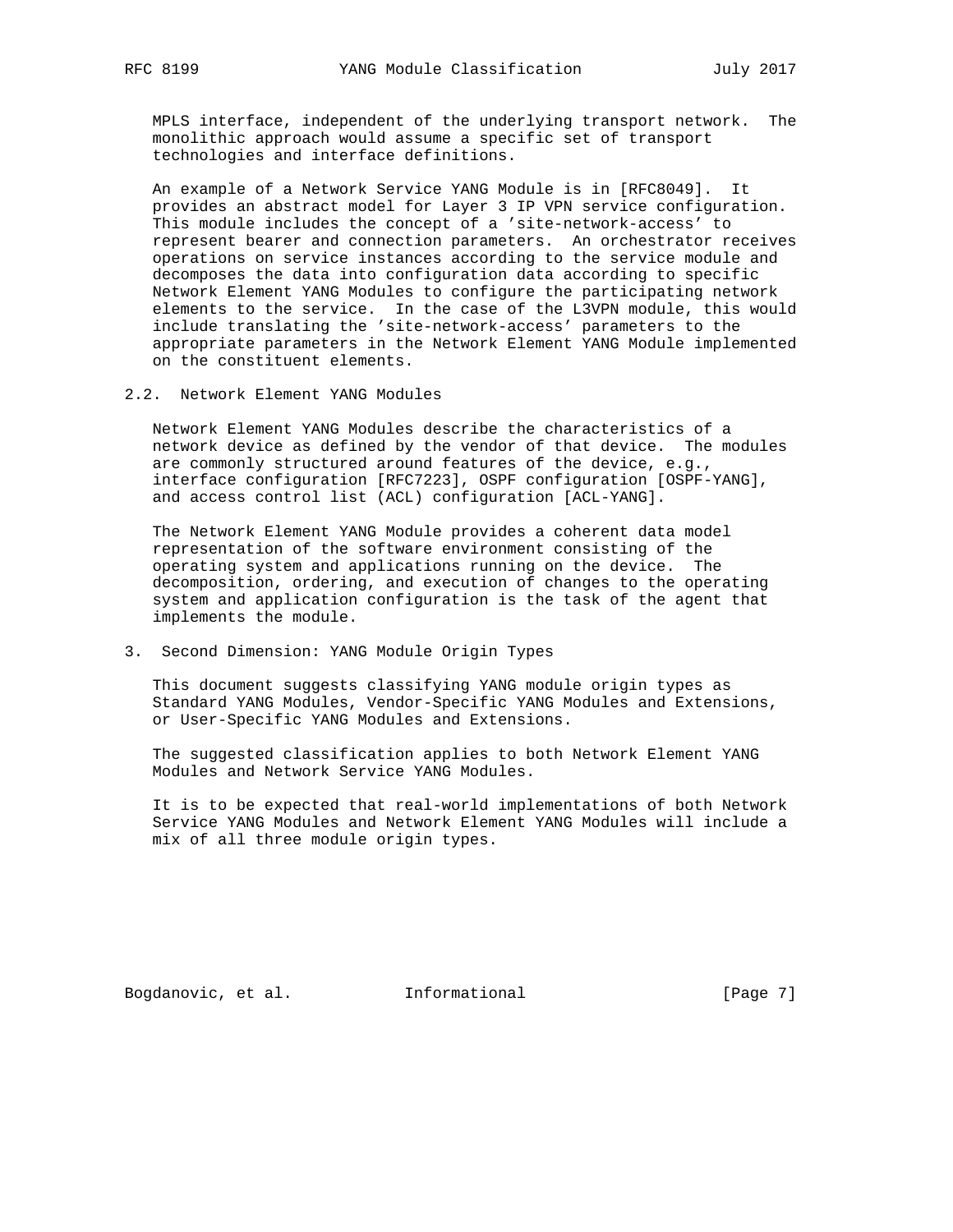Figure 2 illustrates the relationship between the three types of modules.



Figure 2: YANG Module Origin Types

# 3.1. Standard YANG Modules

 Standard YANG Modules are published by SDOs. Most SDOs create specifications according to a formal process in order to produce a standard that is useful for their constituencies.

 The lifecycles of these modules are driven by the editing cycles of the specifications and not tied to a specific implementation.

 Examples of SDOs in the networking industry are the IETF and the IEEE.

### 3.2. Vendor-Specific YANG Modules and Extensions

 Vendor-Specific YANG Modules are developed by organizations with the intent to support a specific set of implementations under control of that organization, for example, vendors of virtual or physical equipment, industry consortia, and open-source projects. The intent of these modules ranges from providing openly published YANG modules that may eventually be contributed back to or adopted by an SDO to strictly internal YANG modules not intended for external consumption.

 The lifecycles of these modules are generally aligned with the release cycles of the product or open-source software project deliverables.

Bogdanovic, et al. 1nformational 1999 [Page 8]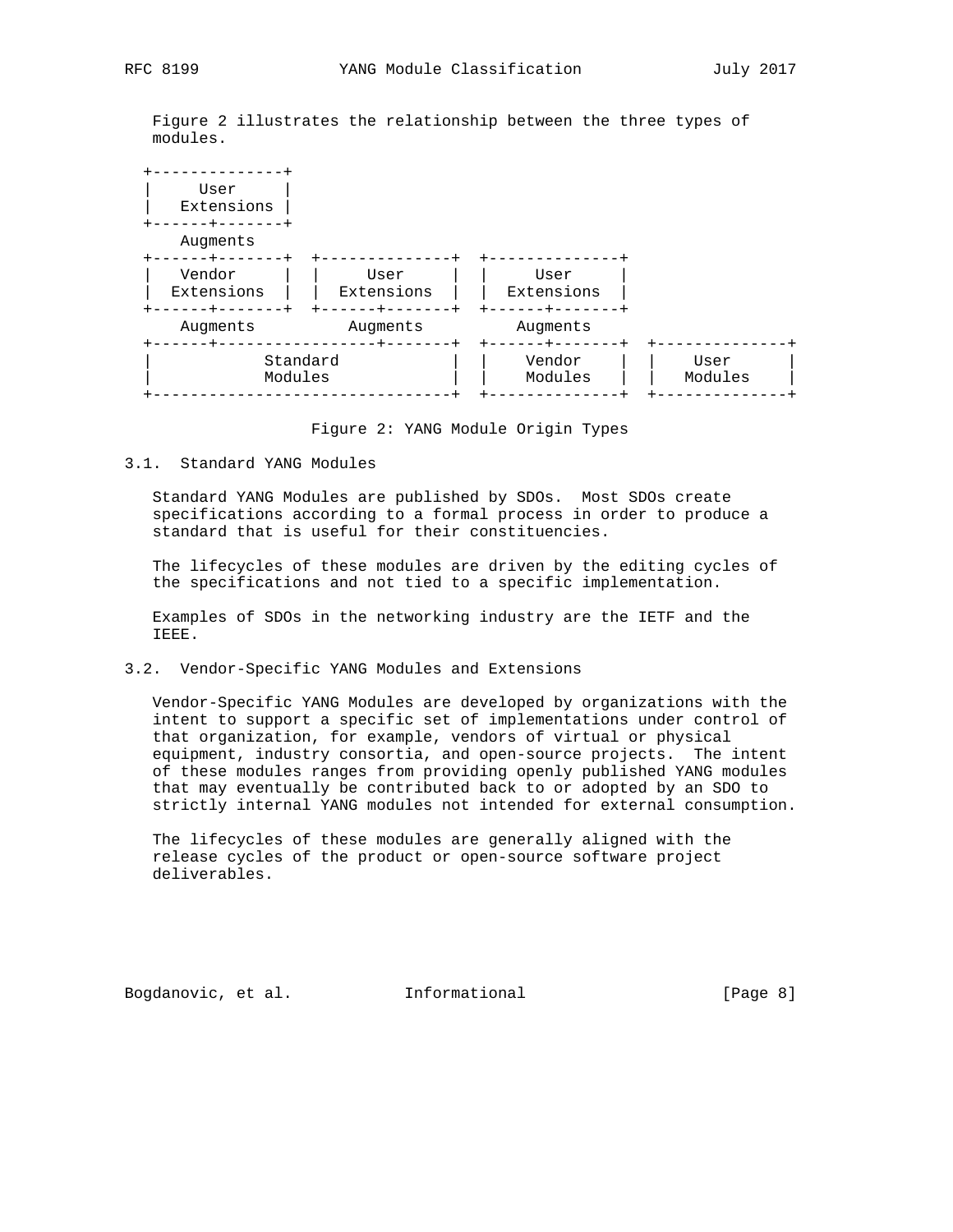It is worth noting that there is an increasing amount of interaction between open-source projects and SDOs in the networking industry. This includes open-source projects implementing published standards as well as open-source projects contributing content to SDO processes.

 Vendors also develop vendor-specific extensions to standard modules using YANG constructs for extending data definitions of previously published modules. This is done using the 'augment' statement that allows locally defined data trees to be added into locations in externally defined data trees.

 Vendors use this to extend standard modules to cover the full scope of features in implementations, which commonly is broader than that covered by the standard module.

3.3. User-Specific YANG Modules and Extensions

 User-Specific YANG Modules are developed by organizations that operate YANG-based infrastructure including devices and orchestrators, for example, network administrators in enterprises or at service providers. The intent of these modules is to express the specific needs for a certain implementation, above and beyond what is provided by vendors.

 This module type obviously requires the infrastructure to support the introduction of user-provided modules and extensions. This would include the ability to describe the service-to-network decomposition in orchestrators and the module-to-configuration decomposition in devices.

 The lifecycles of these modules are generally aligned with the change cadence of the infrastructure.

4. Security Considerations

This document doesn't have any Security Considerations.

5. IANA Considerations

This document does not require any IANA actions.

Bogdanovic, et al. 1nformational 1999 [Page 9]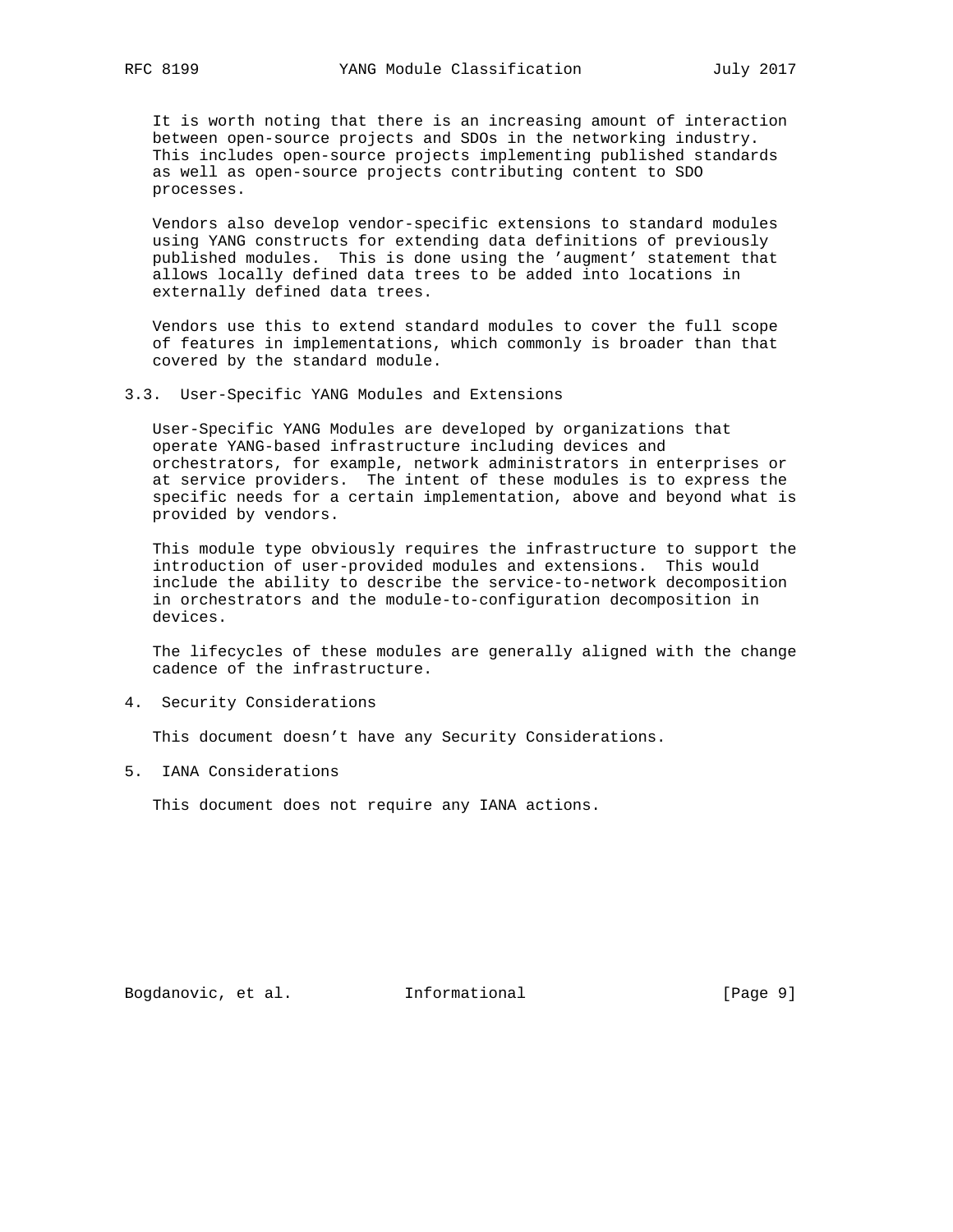# 6. References

- 6.1. Normative References
	- [RFC6241] Enns, R., Ed., Bjorklund, M., Ed., Schoenwaelder, J., Ed., and A. Bierman, Ed., "Network Configuration Protocol (NETCONF)", RFC 6241, DOI 10.17487/RFC6241, June 2011, <http://www.rfc-editor.org/info/rfc6241>.
	- [RFC7223] Bjorklund, M., "A YANG Data Model for Interface Management", RFC 7223, DOI 10.17487/RFC7223, May 2014, <http://www.rfc-editor.org/info/rfc7223>.
	- [RFC7950] Bjorklund, M., Ed., "The YANG 1.1 Data Modeling Language", RFC 7950, DOI 10.17487/RFC7950, August 2016, <http://www.rfc-editor.org/info/rfc7950>.
	- [RFC8049] Litkowski, S., Tomotaki, L., and K. Ogaki, "YANG Data Model for L3VPN Service Delivery", RFC 8049, DOI 10.17487/RFC8049, February 2017, <http://www.rfc-editor.org/info/rfc8049>.

# 6.2. Informative References

#### [ACL-YANG]

 Bogdanovic, D., Jethanandani, M., Huang, L., Agarwal, S., and D. Blair, "Network Access Control List (ACL) YANG Data Model", Work in Progress, draft-ietf-netmod-acl-model-11, June 2017.

[IESG-Statement]

 "Writable MIB Module IESG Statement", <https://www.ietf.org/iesg/statement/ writable-mib-module.html>.

#### [OSPF-YANG]

 Yeung, D., Qu, Y., Zhang, Z., Chen, I., and A. Lindem, "Yang Data Model for OSPF Protocol", Work in Progress, draft-ietf-ospf-yang-08, July 2017.

Bogdanovic, et al. 1nformational [Page 10]